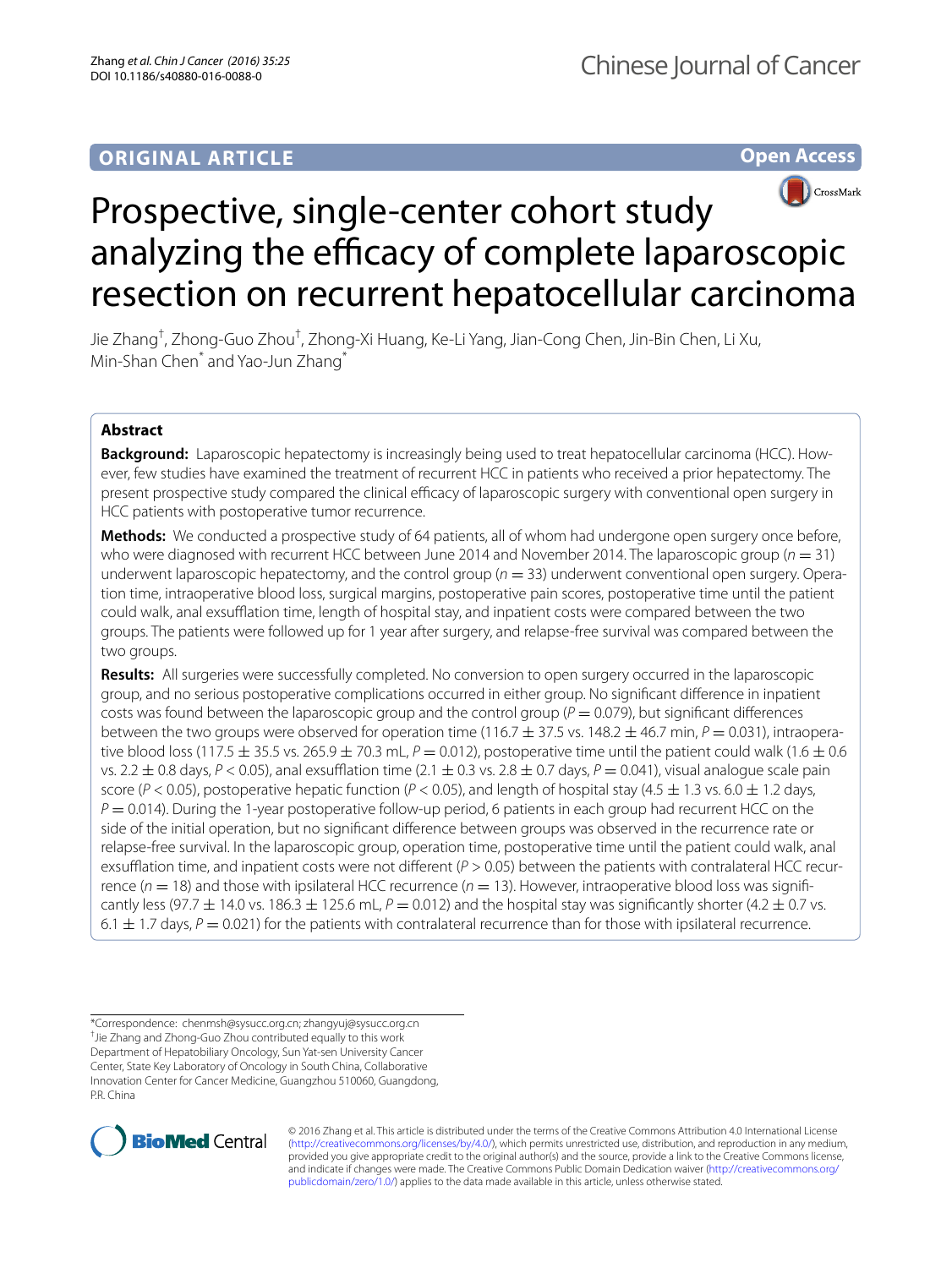**Conclusions:** For the patients who previously underwent conventional open surgical resection of HCC, complete laparoscopic resection was safe and effective for recurrent HCC and resulted in a shorter operation time, less intraoperative blood loss, and a faster postoperative recovery than conventional open surgery. Laparoscopic resection was especially advantageous for the patients with contralateral HCC recurrence.

**Keywords:** Laparoscopic hepatectomy, Hepatocellular carcinoma, Recurrence, Relapse-free survival

# **Background**

Liver cancer is a common cancer in China, particularly in men and residents of rural areas  $[1, 2]$  $[1, 2]$  $[1, 2]$  $[1, 2]$  $[1, 2]$ . Postoperative recurrent hepatocellular carcinoma (HCC) presents a challenge for surgeons. Currently, radiofrequency ablation is an effective treatment for HCCs that are smaller than 3 cm [[3](#page-5-2)[–6](#page-6-0)]; transcatheter arterial chemoembolization (TACE) combined with computed tomographyguided percutaneous thermal ablation can also be used to treat these tumors [\[7](#page-6-1)]. However, in most cases, radiofrequency ablation is contraindicated in patients with recurrent HCC because of large tumor size, severe peritoneal adhesions, or tumor location (at the surface of the liver and adjacent to large vessels). TACE is generally a non-radical treatment; repeat surgical resection is an effective radical treatment. In the past, open surgery was often performed, which had disadvantages such as a large incision, a complex surgical approach, and a slow recovery. The development of laparoscopic techniques has produced advances in the complete laparoscopic resection of recurrent HCC [\[7](#page-6-1)[–9](#page-6-2)], and single-entry laparoscopic resection and radiofrequency ablation combined with laparoscopic resection of recurrent HCC have been reported [\[10](#page-6-3)]. However, further research is needed to evaluate the treatment outcomes of these operations. We conducted a prospective study of 64 patients who underwent resection of recurrent HCC at our hospital between June 2014 and November 2014 and performed a comparative evaluation of laparoscopic resection and open surgery.

#### **Methods**

# **Patients and inclusion/exclusion criteria**

The Institutional Review Board at Sun Yat-sen University Cancer Center approved this prospective study, and the methods were carried out in accordance with approved guidelines (ClinicalTrials.gov ID: NCT02613156).

The inclusion criteria were as follows: (1) recurrent HCC after open surgery; (2) recurrent HCC located in any part of the left lateral lobe or the diaphragm side of the right lobe and near the surface of the liver, without noteworthy surgical contraindications; (3) no major vessel or bile duct tumor invasion or metastasis; (4) grade A or B liver function or grade C liver function that recovered to grade A after liver-protective treatment; and (5) a signed informed consent form from the patient. The exclusion criteria were as follows: (1) major vessel or bile duct tumor invasion; (2) recurrent HCC located in the right liver parenchyma and near secondary vessels and bile ducts; (3) extrahepatic metastasis; (4) grade C liver function; (5) noteworthy surgical contraindications; or (6) patient refusal to undergo laparoscopic hepatectomy.

#### **Observation indicators and detection methods**

Routine biochemical tests were conducted as part of the postoperative re-examination, and changes in alanine aminotransferase and aspartate aminotransferase levels were used to assess postoperative liver function changes. The severity of adhesions was assessed using the modified American Fertility Society (mAFS) classification scoring system. Pain scores were evaluated using a visual analogue scale (VAS) after surgery (the 1st day). Patients were followed up every 2 or 3 months after discharge from the hospital.

# **Treatments**

#### *Surgical instruments*

The surgical instruments used for patients in the laparoscopic group included conventional laparoscopic instruments (three 5-mm trocars, two 10-mm trocars, and two damage-free laparoscopic clamps), the STORZ high-resolution laparoscopic operating system (Mittelstra*ße*, Tuttlingen, Germany), the GEN300 ultrasonic scalpel system (Johnson and Johnson, New Brunswick, NJ, USA), a laparoscopic linear cutter stapler (Johnson and Johnson, New Brunswick, NJ, USA), a laparoscopic ultrasound device, LigaSure, bipolar coagulation, titanium laparoscopic clips, and absorbable hemostatic gauze.

The surgical instruments used for patients in the control group included conventional laparotomy instruments, an electric scalpel, an intraoperative B-mode ultrasound device, proline tubing, gelatin sponges, and absorbable hemostatic gauze.

#### *Surgical approaches*

All patients received general anesthesia and intubation. Based on the tumor location, patients in the laparoscopic group were placed in the supine position, with their legs spread apart or horizontally; patients in the control group were positioned horizontally. Moreover, in the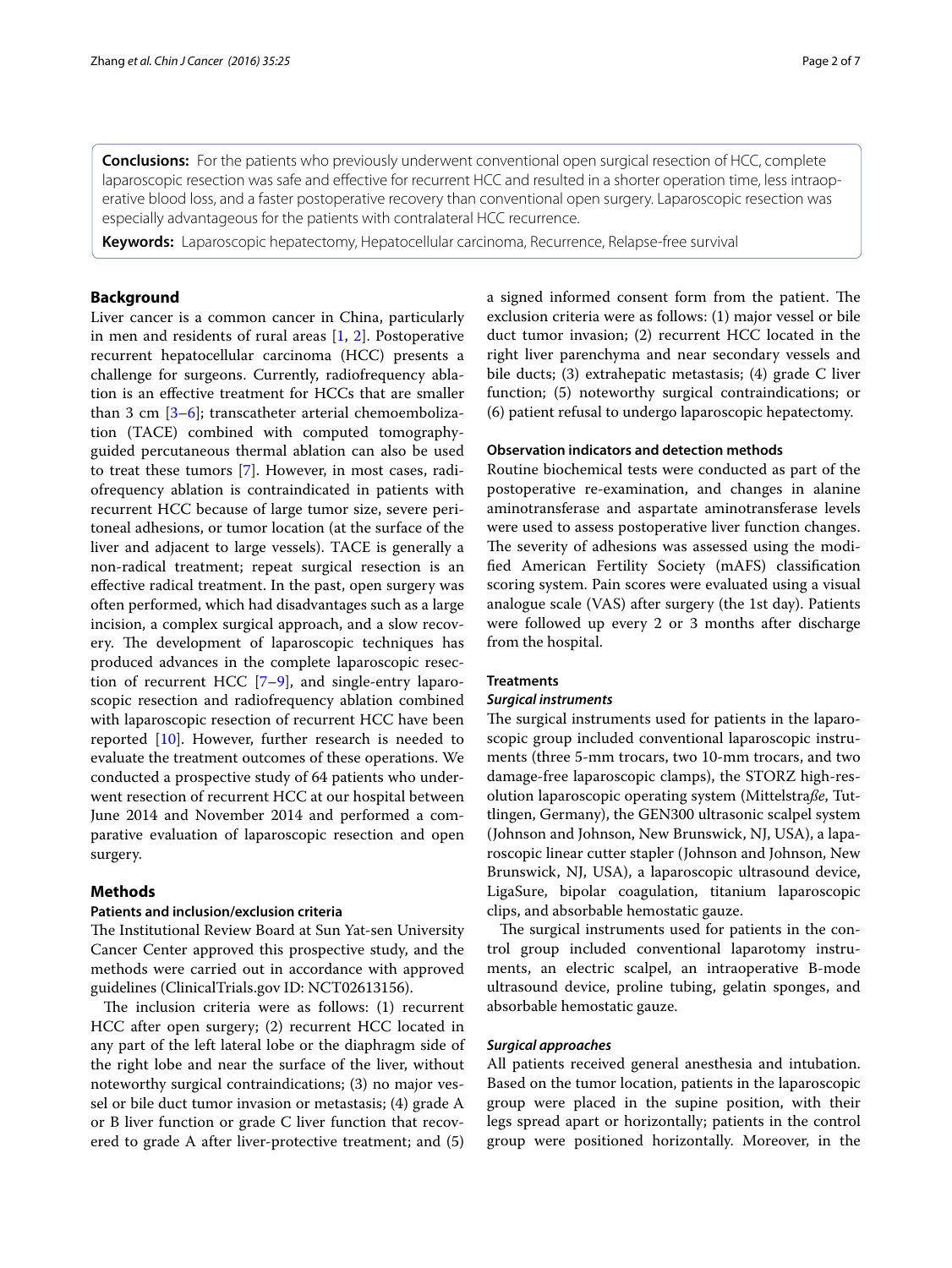laparoscopic group, if the tumor was in the right lobe, a five-way-access approach was used, in which the surgeon stood on the same side as the tumor, the laparoscopesupporting assistant stood between the patient's legs, and the surgical assistant stood on the other side of the tumor. A small incision (1.5 cm in diameter) was made along the upper navel edge, and a Veress needle was inserted to establish pneumoperitoneum. Next, a 10-mm trocar was inserted, and then the laparoscope was inserted to explore the liver tumor and peritoneal adhesions. Pressure was maintained at 8–12 mmHg. Next, a small incision (0.5 cm in diameter) was made 2 cm underneath the right costal margin, and a 5-mm trocar was inserted for auxiliary surgical access. Another small incision (1.0 cm in diameter) was made laterally and inferiorly, and a 10-mm trocar was inserted and used as the main surgical access. A small incision (0.5 cm in diameter) was then made underneath the left costal margin, and a 5-mm trocar was inserted for auxiliary surgical access. These access points were located as far away from the adhesions as possible. If it was impossible to circumvent peritoneal adhesions, laparoscopic separation of the adhesions was performed first. If the tumor was in the S2 or S3 segment, a four-way-access approach was used: the surgeon stood on the right side of the patient, and the first assistant stood on the left side of the patient. Only one access point underneath the left costal margin was required. During resection of tumor lesions and liver segments from the right lobe, the surgeon separated adhesions in the operating field that were near the abdominal wall using an ultrasonic scalpel and then determined the location and incision edges of the tumor under the guidance of laparoscopic ultrasound. Next, the surgeon used an ultrasoundguided scalpel to separate the liver parenchyma, followed by the use of LigaSure coagulation to stop bleeding from small vessels. Groups of titanium clips were used to stop the bleeding if the LigaSure coagulation was ineffective. The surgeon resected the tumor after separating the liver parenchyma. If the tumor was in the S2 or S3 segment, the surgeon performed laparoscopic resection of the left lateral lobe. After separating the adhesions, the surgeon cut the left coronary ligament and the left triangular ligament. The assistant pulled the left lobe upward and to the right, and the surgeon separated the hepatogastric ligament and verified that the incision edge was more than 2 cm away from the tumor (guided by laparoscopic ultrasound). Next, the surgeon separated the liver parenchyma along the incisions on the surface of the liver until reaching the vascular pedicle of the S2 and S3 segments and then used a laparoscopic linear cutter stapler to cut the residual liver tissue and vessels to resect the left lobe. A gelatin sponge was used to stop minor bleeding in the operating field. After the wound was checked for active bleeding, the surgeon expanded the incision at the navel edges to remove the specimen. Next, the surgeon placed an abdominal drainage tube according to standard procedures. For patients in the control group, if the tumor was in the left lateral lobe or the right anterior lobe, an incision was made along the midline of the abdominal wall; if the tumor was in the right lobe, an oblique incision was made underneath and along the costal margin. Adhesions were separated after the abdominal wall was opened, and intraoperative B-mode ultrasound was used to determine the location of the tumor and incision lines. A conventional surgical approach was used for local resection or segmental resection of the HCC. If the tumor was in the S2 or S3 segment, the left lateral lobe was resected with an open lobectomy, and an abdominal drainage tube was placed according to standard procedures.

#### **Statistical analysis**

SPSS 21.0 software was used to process all data. Measurement data are expressed as the mean  $\pm$  standard deviation and were analyzed with an independent-sample *t* test. Count data were analyzed with the  $\chi^2$  test. Relapsefree survival was analyzed using the Kaplan–Meier method.  $P < 0.05$  were considered statistically significant.

# **Results**

#### **Study population and baseline clinical characteristics**

We studied 64 patients who underwent resection of recurrent HCC at our hospital between June 2014 and November 2014. The laparoscopic group comprised 31 patients who underwent laparoscopic resection of the recurrent HCC; the control group comprised 33 patients who underwent conventional open surgery. Case grouping was decided by a multidisciplinary team. In the laparoscopic group, 26 patients were men and 5 patients were women (age range, 37–66 years; median, 54 years); the recurrent tumors had an average size of  $2.5 \pm 1.0$  cm. In the control group, 27 patients were men and 6 patients were women (age range, 34–65 years; median, 59.5 years); the recurrent tumors had an average size of  $3.8 \pm 1.1$  cm. The hepatic falciform ligament comprised the border between the left lateral lobe (to the left) and the right lobe (to the right). Detailed clinical data of the two groups of patients are shown in Table [1](#page-3-0). No significant difference was observed between the two groups of patients in their general information before the operation.

There were 53 men and 11 women patients, with a median age of 52.5 years (range, 45–74 years). Except for hepatectomy, 9, 5, and 2 patients underwent further TACE, local thermal ablation, and sorafenib treatment, respectively, before this study. The mean baseline characteristics were similar between the two groups. The median follow-up period for all patients was 17 months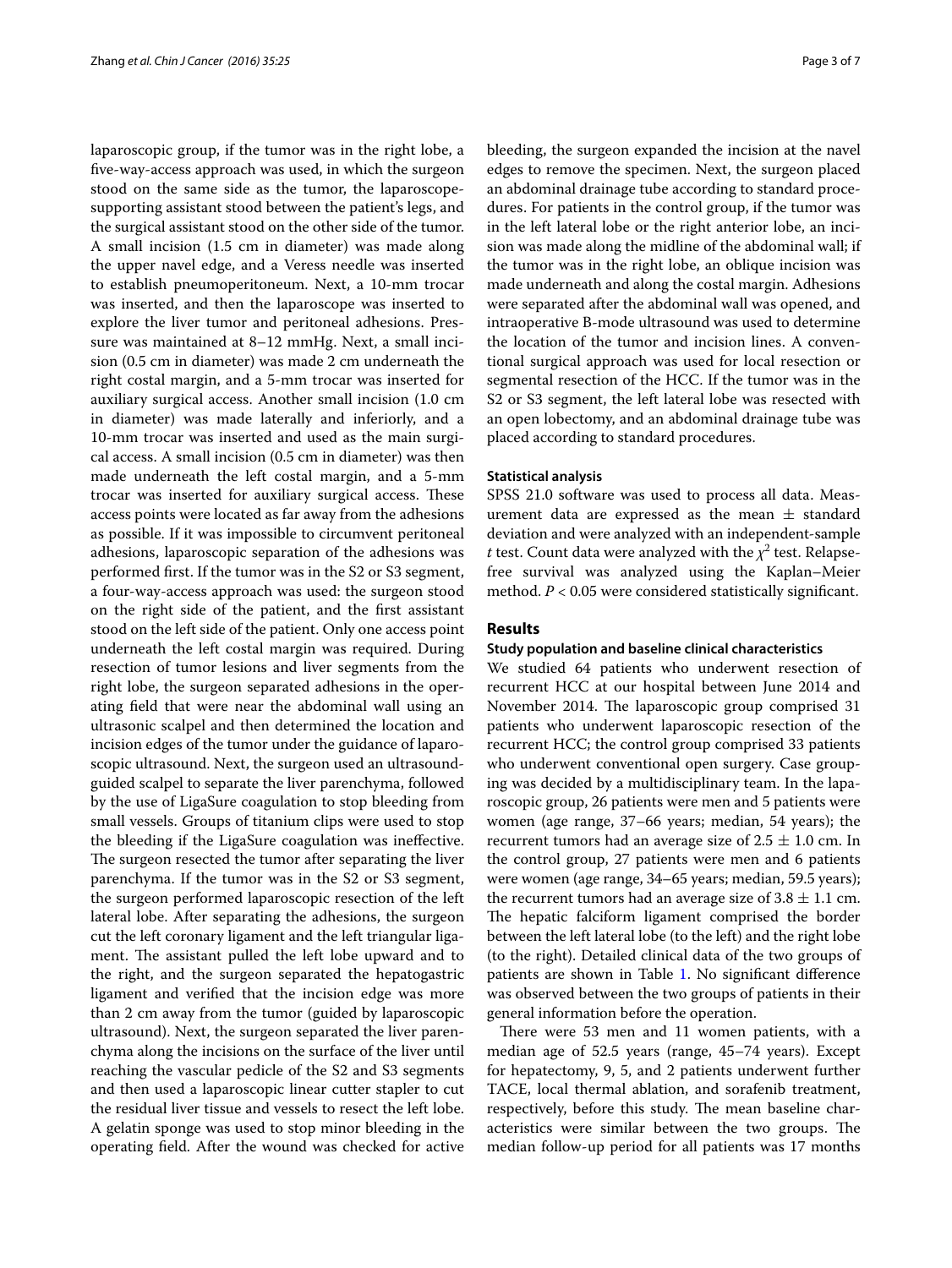| Characteristic                       | Laparoscopic<br>group | Open surgery<br>group (control) | P value |
|--------------------------------------|-----------------------|---------------------------------|---------|
| Sex (cases)                          |                       |                                 | 0.904   |
| Men                                  | 26                    | 27                              |         |
| Women                                | 5                     | 6                               |         |
| Age (years)                          |                       |                                 | 0.413   |
| Median                               | 54                    | 59.5                            |         |
| Range                                | $37 - 66$             | $34 - 65$                       |         |
| <b>BMI</b>                           |                       |                                 | 0.912   |
| Median                               | 24.4                  | 25.0                            |         |
| Range                                | $19.1 - 31.0$         | 21.8-29.9                       |         |
| Initial surgical lesion site (cases) |                       |                                 | 0.665   |
| Right lobe                           | 22                    | 25                              |         |
| Left lobe                            | 9                     | 8                               |         |
| Primary tumor size (cm)              | $4.1 \pm 1.5$         | $4.9 \pm 2.6$                   | 0.382   |
| Time to recurrence (months)          | $28.4 \pm 27.7$       | $27.5 \pm 16.3$                 | 0.282   |
| Size of recurrent tumor (cm)         | $2.5 \pm 1.0$         | $3.8 \pm 1.1$                   | 0.45    |
| Recurrent site (cases)               |                       |                                 | 0.632   |
| Right lobe                           | 16                    | 19                              |         |
| Left lobe                            | 15                    | 14                              |         |
| Operation method (cases)             |                       |                                 | 0.955   |
| Left lateral lobectomy               | 12                    | 13                              |         |
| Local resection                      | 19                    | 20                              |         |
| Total bilirubin (µmol/L)             | $31.2 \pm 7.4$        | $33.7 \pm 10.4$                 | 0.742   |
| Albumin (g/L)                        | $35.2 \pm 3.3$        | $36.4 \pm 4.3$                  | 0.532   |
| ALT (U/L)                            | $49.6 \pm 6.4$        | $76.3 \pm 7.5$                  | 0.671   |
| AST (U/L)                            | $52.4 \pm 7.4$        | $69.4 \pm 8.4$                  | 0.832   |
| Prothrombin time (s)                 | $11.5 \pm 0.7$        | $12.4 \pm 1.0$                  | 0.651   |
| AFP (cases)                          |                       |                                 | 0.264   |
| >400 ng/mL                           | 27                    | 24                              |         |
| <400 ng/mL                           | $\overline{4}$        | 9                               |         |
| HBV-DNA (log10 IU/mL)                | $3.50 \pm 0.8$        | $3.0 \pm 0.2$                   | 0.192   |

### <span id="page-3-0"></span>**Table 1 Baseline characteristics of all enrolled patients**

*BMI* body mass index, *ALT* alanine aminotransferase, *AST* aspartate aminotransferase, *AFP* α-fetoprotein, *HBV* hepatitis B virus

(range, 12–18 months); the median survival time was 11.0 months (95% confidence interval 9.2–15.9 months).

#### **Efficacy of complete laparoscopic resection**

All operations were successfully completed, and none of the patients in the laparoscopic group required conversion to open surgery. Moreover, no serious postoperative complications were observed in either group. Significant differences were observed between the laparoscopic and control groups in operation time (116.7  $\pm$  37.5 vs. 148.2  $\pm$  46.7 min,  $P = 0.031$ ), intraoperative blood loss  $(117.5 \pm 35.5 \text{ vs. } 265.9 \pm 70.3 \text{ mL}, P = 0.012)$ , postoperative time until the patient could walk  $(1.6 \pm 0.6)$ vs. 2.2  $\pm$  0.8 days,  $P = 0.004$ ), anal exsufflation time  $(2.1 \pm 0.3 \text{ vs. } 2.8 \pm 0.7 \text{ days}, P = 0.041)$ , VAS scores  $(P < 0.001)$ , postoperative hepatic function  $(P < 0.05)$ ,

and length of hospital stay (4.5  $\pm$  1.3 vs. 6.0  $\pm$  1.2 days,  $P = 0.014$ ). In contrast, no differences between the two groups were observed in surgical margins, grade of peritoneal adhesions, or inpatient costs (Table [2](#page-4-0)).

# **Comparison of patients with contralateral and ipsilateral recurrence after laparoscopic hepatectomy**

Moreover, we compared the data for patients in the laparoscopic group with contralateral or ipsilateral recurrence (18 and 13 patients, respectively, based on the initial operation). Interestingly, compared with patients with ipsilateral recurrence, patients with contralateral recurrence tended to have less intraoperative blood loss (97.7 ± 14.0 vs. 186.3 ± 125.6 mL, *P* = 0.012) and a shorter hospital stay (4.2  $\pm$  0.7 vs. 6.1  $\pm$  1.7 days,  $P = 0.021$ ) (Table [3\)](#page-4-1).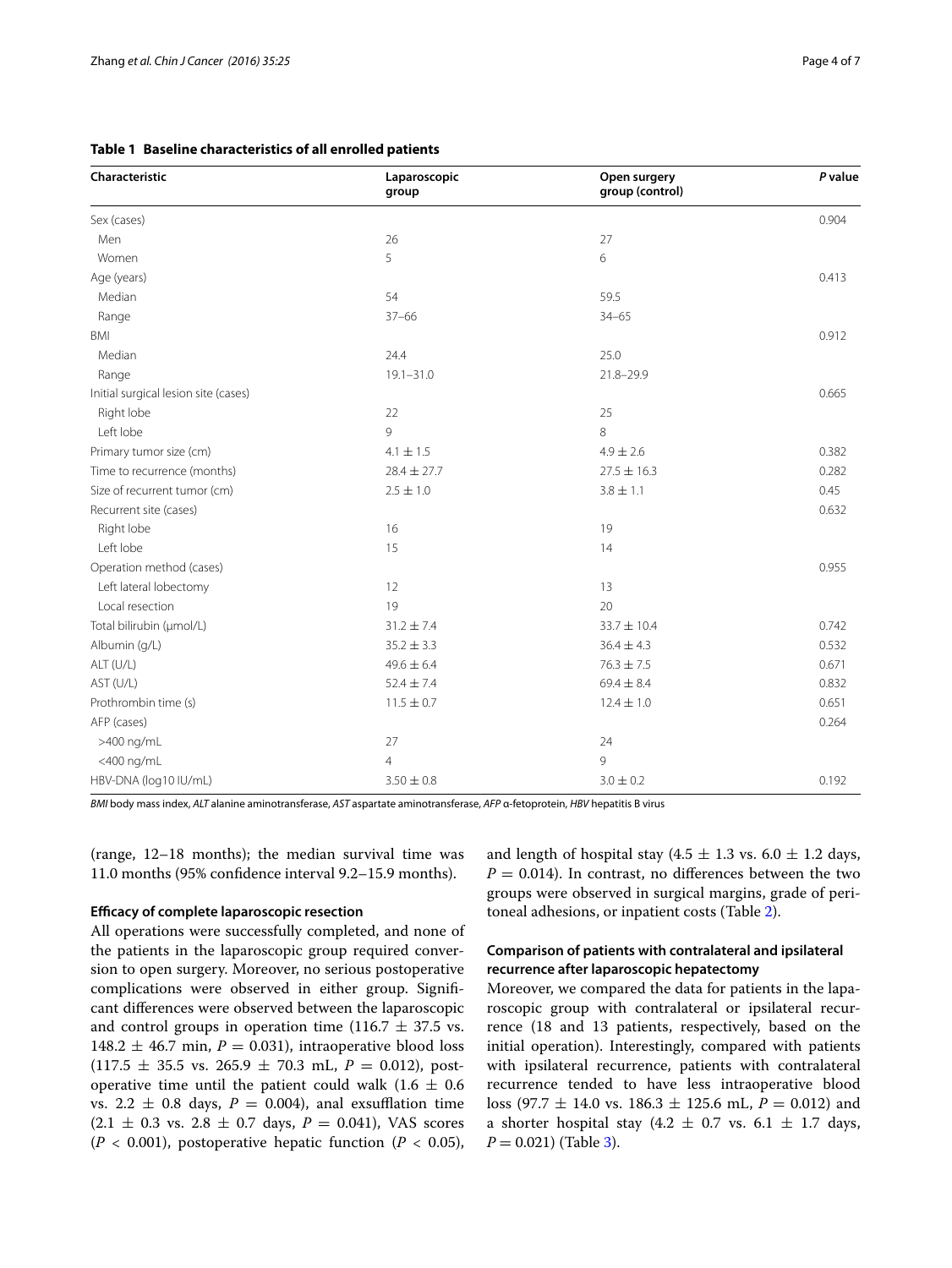| Characteristic                                            | Laparoscopic<br>group | Open surgery<br>group | P value |
|-----------------------------------------------------------|-----------------------|-----------------------|---------|
| Operation time (min)                                      | $116.7 + 37.5$        | $148.2 + 46.7$        | 0.031   |
| Surgical margin (cm)                                      | $2.1 \pm 1.2$         | $2.2 \pm 0.6$         | 0.068   |
| Intraoperative blood loss<br>(mL)                         | $117.5 \pm 35.5$      | $265.9 \pm 70.3$      | 0.012   |
| Grade of peritoneal adhe-<br>sions (cases)                |                       |                       | 0.880   |
| 1                                                         | 18                    | 20                    |         |
| $\overline{2}$                                            | 8                     | 6                     |         |
| 3                                                         | 3                     | $\overline{4}$        |         |
| $\overline{4}$                                            | 2                     | 3                     |         |
| VAS score (cases)                                         |                       |                       | < 0.001 |
| $0 - 3$                                                   | 20                    | 9                     |         |
| $4 - 6$                                                   | 8                     | 18                    |         |
| $7 - 10$                                                  | 3                     | 6                     |         |
| ALT $(U/L)^a$                                             | $179.6 \pm 17.4$      | $312.3 \pm 28.2$      | 0.012   |
| AST $(U/L)^a$                                             | $84.1 \pm 16.1$       | $223.4 \pm 30.1$      | 0.029   |
| Anal exsufflation time (days)                             | $2.1 \pm 0.3$         | $2.8 \pm 0.7$         | 0.041   |
| Postoperative time until the<br>patient could walk (days) | $1.6 \pm 0.6$         | $2.2 \pm 0.8$         | 0.004   |
| Hospital stay (days)                                      | $4.5 \pm 1.3$         | $6.0 \pm 1.2$         | 0.014   |
| Inpatient costs $(x10,000)$<br>yuan)                      | $6.3 \pm 0.4$         | $5.5 \pm 0.6$         | 0.079   |
| Postoperative recurrence<br>[cases (%)]                   | 5(16.1)               | 7(21.2)               | 0.603   |

<span id="page-4-0"></span>**Table 2 Comparison of perioperative conditions between the laparoscopic and control groups**

*VAS* visual analogue scale, *BMI* body mass index, *ALT* alanine aminotransferase, *AST* aspartate aminotransferase, *AFP* α-fetoprotein, *HBV* hepatitis B virus

<sup>a</sup> ALT and AST were tested on the 3rd day after surgery

# **Short‑term effect of laparoscopic hepatectomy on recurrent HCC**

During the 1-year postoperative follow-up period, 5 patients (16.1%) in the laparoscopic group and 7 patients (21.2%) in the control group relapsed, although no significant difference was observed in relapse-free survival between the two groups (Fig. [1](#page-5-3)).

#### **Discussion**

Based on the results of this study, we propose that laparoscopic resection of recurrent HCC is feasible for patients who previously underwent conventional open surgery. Compared with conventional open surgery, complete laparoscopic resection of recurrent HCC has the advantages of a shorter operation time, less intraoperative blood loss, and less pain, resulting in a faster postoperative recovery and a shorter hospital stay.

Since Reich et al. [\[11](#page-6-4)] reported the first successful laparoscopic liver resection in 1991, the use of laparoscopy for liver resection has gradually increased. Additionally, laparoscopic liver surgery has become increasingly common as laparoscopic surgical instruments have improved and surgeons have gained more experience [[12–](#page-6-5)[16\]](#page-6-6). Several studies have reported laparoscopic resection of the caudate lobe and complete laparoscopic resection combined with associated liver partition and portal vein ligation for staged hepatectomy (ALPPS) [\[17–](#page-6-7)[20\]](#page-6-8). Moreover, pilot studies have confirmed the feasibility and value of complete laparoscopic ALPPS, and ALPPS has been used to remove donor livers during liver transplantation [[21–](#page-6-9)[24\]](#page-6-10).

Generally, because of the complexity of postoperative adhesion, laparoscopic surgery is not recommended for repeat surgery, and there have been only a few reports on this approach. Kanazawa et al. [\[8\]](#page-6-11) and Chan et al. [\[9](#page-6-2)] reported their results for laparoscopic resection of recurrent HCC; they found that patients in the laparoscopic group had significantly less intraoperative blood loss than patients in the open surgery group, which was consistent with the results of our study. In addition, we found that, regarding operation time, postoperative time until the patient could walk, postoperative pain, and length of hospital stay, laparoscopic resection was superior to open surgery. Patients in the laparoscopic group had a shorter operation time for the following reasons: (1) once pneumoperitoneum was established under laparoscopic guidance, the increase in pressure increased the tension

<span id="page-4-1"></span>

|  |  | Table 3   Comparison of patients with contralateral and ipsilateral recurrence after laparoscopic hepatectomy |  |
|--|--|---------------------------------------------------------------------------------------------------------------|--|
|  |  |                                                                                                               |  |

| Characteristic                                         | Contralateral<br>recurrence ( $n = 18$ ) | Ipsilateral<br>recurrence $(n = 13)$ | P value | $T/\chi^2$ |
|--------------------------------------------------------|------------------------------------------|--------------------------------------|---------|------------|
| Recurrent tumor size (cm)                              | $4.4 \pm 0.9$                            | $3.7 + 1.4$                          | 0.227   | 1.3        |
| Operation time (min)                                   | $112.4 \pm 18.6$                         | $159.4 \pm 39.0$                     | 0.034   | $-0.6$     |
| Surgical margin (cm)                                   | $3.6 \pm 1.0$                            | $2.1 \pm 0.6$                        | 0.166   | $-0.3$     |
| Intraoperative blood loss (mL)                         | $97.7 \pm 14.0$                          | $186.3 + 125.6$                      | 0.012   | $-2.1$     |
| Postoperative time until the patient could walk (days) | $1.8 \pm 0.5$                            | $1.6 \pm 0.5$                        | 0.478   | $-0.5$     |
| Anal exsufflation time (days)                          | $2.3 \pm 0.5$                            | $2.1 \pm 0.7$                        | 0.634   | $-0.2$     |
| Hospital stay (days)                                   | $4.2 \pm 0.7$                            | $6.1 \pm 1.7$                        | 0.021   | $-2.1$     |
| Inpatient costs $(x10,000$ yuan)                       | $6.2 \pm 0.3$                            | $5.8 \pm 0.7$                        | 0.575   | $-0.6$     |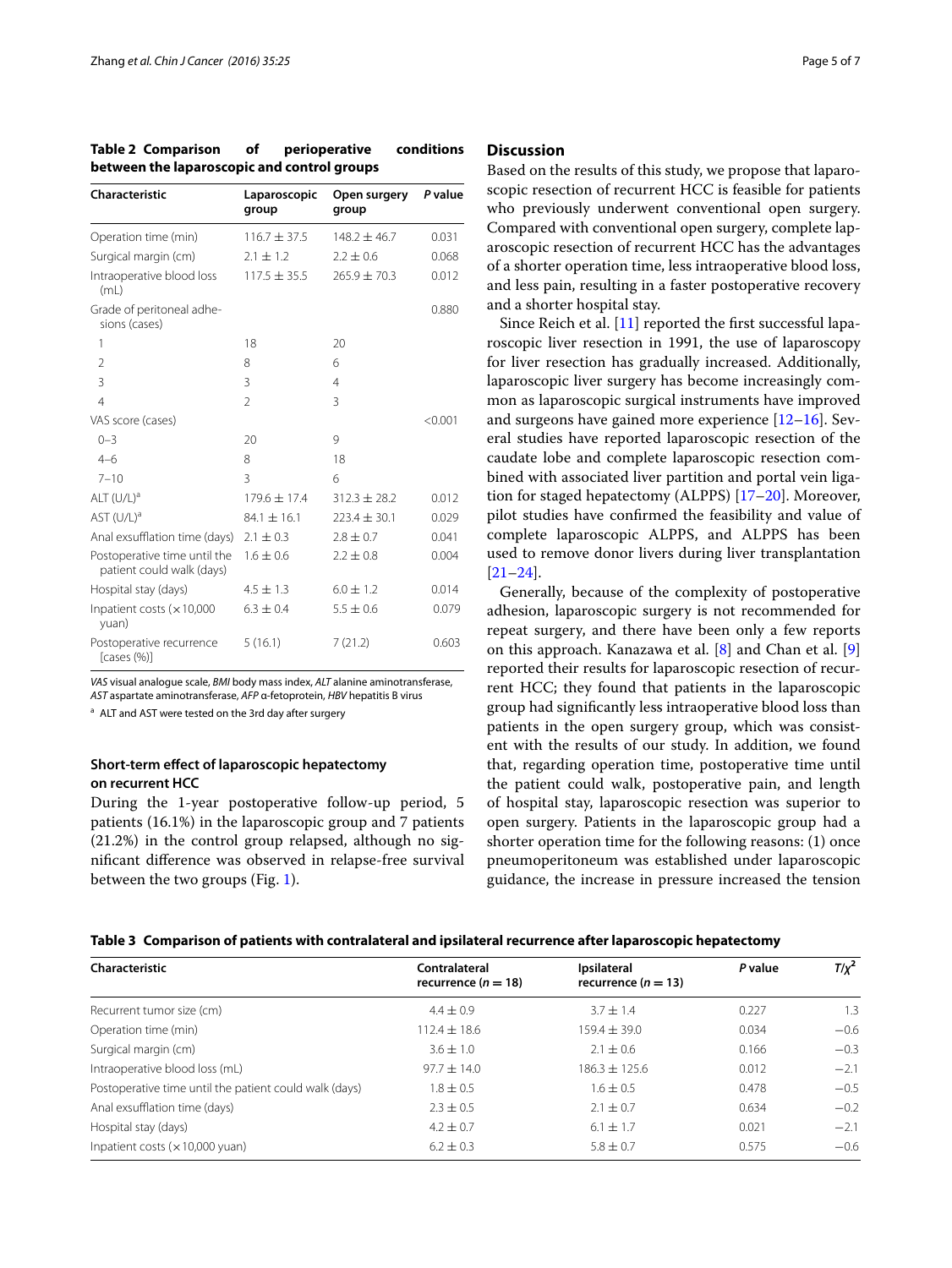

<span id="page-5-3"></span>of adhesions, which, together with a large laparoscopic operating field, facilitated the separation of the adhesions; (2) certain adhesions in non-operating fields could be circumvented by laparoscopic instruments and thus required no separation, resulting in no effect on exposure or the operation; and (3) during resection of the left lateral lobe, a cutting and closure device was typically used, eliminating the need to separate segmental vessels, thereby greatly reducing the operation time and bleeding. Moreover, the pressure of the pneumoperitoneum itself played a role in hemostasis. Intestinal adhesions were observed in both the laparoscopic group and the control group. The adhesions were rated as 4 or lower (according to the mAFS scoring system), and no extremely severe adhesions (5 or higher) were observed in this study, which highlighted the advantages of using a laparoscope, aided by large operating fields and the pressure produced by pneumoperitoneum, to separate mild to moderate adhesions. Patients who underwent laparoscopic resection of recurrent HCC had significantly lower postoperative pain scores, mainly because of markedly less nerve damage to the abdominal wall due to the use of smaller access points than those used for conventional large incisions. Moreover, because laparoscopic resection caused fewer injuries than open surgery, the patients could walk sooner, and their bowel functions recovered faster after the operation, thereby shortening the hospital stay. Nevertheless, no significant difference in inpatient costs was observed between the two groups.

During the 1-year follow-up period, no patients in either group died. Six patients in each group had recurrent HCC on the same side as the initial operation and underwent interventional treatment or radiofrequency ablation. No significant difference was observed in relapse-free survival between the two groups. A subgroup analysis of patients who underwent laparoscopic resection showed that intraoperative blood loss was significantly less and the hospital stay was significantly shorter for patients who had contralateral recurrence than for patients who had ipsilateral recurrence. For patients who had contralateral recurrence, milder adhesions in the operating field helped to reduce bleeding during the separation of peritoneal adhesions, thereby shortening the operation time, accelerating postoperative recovery, and highlighting the advantages of laparoscopic resection.

# **Conclusions**

We found that laparoscopic resection of HCC is more effective than open surgery, and we recommend that it may be more widely used in clinical practice, even in cases of recurrent HCC. Complete laparoscopic resection is especially advantageous for recurrent lesions near the surface of the liver, such as the edges of the contralateral lobe, left lobe, and right lobe, and may be used as the preferred treatment. However, this was a non-randomized study, and a randomized controlled study with a large sample size is needed to confirm our results.

#### **Authors' contributions**

ZGZ, YJZ, and MSC conceived the project. JZ and ZXH collected clinical data from the patients. KLY, JCC, and JBC performed the statistical analysis. JZ and ZGZ wrote the manuscript. JZ, ZGZ, LX, MSC, and YJZ performed the surgeries and analyzed the data. All authors read and approved the final manuscript.

#### **Acknowledgements**

The work was partly supported by the Foundation for Guangdong Medical Science and Technology (No. B2012137).

#### **Competing interests**

The authors declare that they have no competing interests.

Received: 6 December 2015 Accepted: 24 February 2016 Published online: 08 March 2016

#### **References**

- <span id="page-5-0"></span>Zuo TT, Zheng RS, Zhang SW, Zeng HM, Chen WQ. Incidence and mortality of liver cancer in China in 2011. Chin J Cancer. 2015;34(3):56. doi:[10.1186/s40880-015-0056-0.](http://dx.doi.org/10.1186/s40880-015-0056-0)
- <span id="page-5-1"></span>2. Wei KR, Yu X, Zheng RS, Peng XB, Zhang SW, Ji MF, et al. Incidence and mortality of liver cancer in China, 2010. Chin J Cancer. 2014;33(8):388–94. doi:[10.5732/cjc.014.10088.](http://dx.doi.org/10.5732/cjc.014.10088)
- <span id="page-5-2"></span>3. Peng ZW, Liu FR, Ye S, Xu L, Zhang YJ, Liang HH, et al. Radiofrequency ablation versus open hepatic resection for elderly patients (>65 years) with very early or early hepatocellular carcinoma. Cancer. 2013;119(21):3812–20.